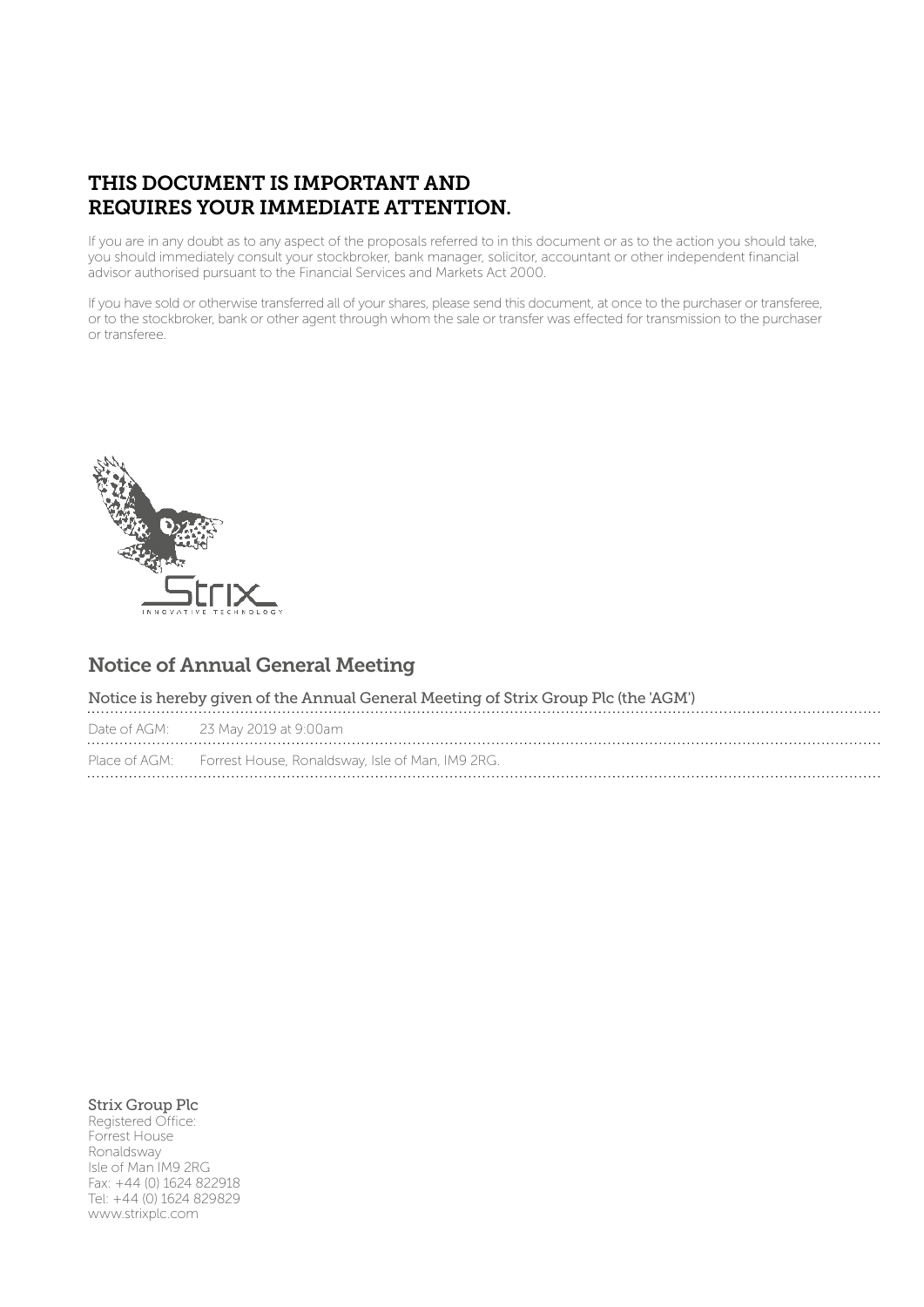02

# 30 April 2019

To shareholders, and, for information only, to holders of options under the Company's share option schemes.

This notice gives details of the business to be transacted at the 2019 annual general meeting of the Company (the 'AGM' or 'Annual General Meeting').

This year's AGM will be held on 23 May 2019 at 9:00am at Forrest House, Ronaldsway, Isle of Man, IM9 2RG. The formal notice of the meeting (the 'Notice') is contained on pages 4 and 5 of this notice.

Whether or not you propose to attend the AGM, please complete and submit a proxy form in accordance with the instructions printed on the enclosed form. The proxy form must be received not less than 48 hours before the time of the holding of the AGM.

I summarise below the proposed business to be transacted at the AGM.

#### Resolutions 1 to 7 as set out in the Notice deal with the business of the AGM to be passed by way of ordinary resolution of the shareholders. An ordinary resolution will be passed if more than 50 percent of the votes cast are in favour of it.

#### Resolution 1 – Annual Report and accounts

The Directors are required by the Isle of Man Companies Act 2006 (the 'Act') to present to the shareholders of the Company at a general meeting the reports of the Directors (including the strategic report) and auditors and the audited accounts of the Company for the year ended 31 December 2018. The report of the Directors and the audited accounts have been approved by the Directors and the report of the auditors has been approved by the auditors. A copy of each of these documents may be found in the 2018 Annual report and accounts (the 'Annual report and accounts'), starting at page 50.

#### Resolution 2 – Annual Report on Directors' remuneration

The annual report on Directors' remuneration is included in the Annual report and accounts, starting at page 42, and details payments made during year ended 31 December 2018. Voting on this resolution is advisory only, which means that, by voting for the resolution, shareholders indicate their approval of the report. However, should the resolution not be carried, shareholders cannot require the Company or the Board of Directors to change or reverse decisions the Board has already made and implemented as regards Directors' remuneration in 2018.

#### Resolution 3 – Final dividend

The Directors are recommending a final dividend for the year ended 31 December 2018 of 4.7 pence per ordinary share, payable on 3 June 2019 to holders on the register of members as at the close of business on 10 May 2019. The final dividend will not be paid without shareholder approval and its amount may not exceed the amount recommended by the Directors.

#### Resolutions 4 – Proposal to re-elect Mark Bartlett (retiring by rotation)

Brief biographical details of all Directors, including those proposed who are retiring by rotation in accordance with the Company's Memorandum and Articles of Association and are proposed for re-election, appear on page 8 of this Notice, and page 36 of the Annual report and accounts.

#### Resolutions 5 and 6 – Appointment and remuneration of auditors

Resolution 5 seeks shareholder approval for the re-appointment of PricewaterhouseCoopers LLC. The Audit Committee keeps under review the independence and objectivity of the external auditor, further information on which can be found in the Annual report and accounts on page 41. After considering relevant information, the Audit Committee recommended to the directors that PricewaterhouseCoopers LLC be reappointed.

Resolution 6 gives the Directors the authority to determine the remuneration of the auditor for the audit work to be carried out by them in the next financial year. The amount of the remuneration paid to the auditor for the next financial year will be disclosed in the next audited Annual report and accounts of the Group. The fee for the audit work will be agreed between the Audit Committee and the auditor.

#### Resolution 7 – Power of Directors to allot shares

Under Article 6 of the Articles, the Directors may only allot ordinary shares or grant rights over ordinary shares if authorised to do so by the holders of ordinary shares. The Directors' existing authority is due to expire at the conclusion of this year's meeting.

The Investment Association ('IA') guidelines on authority to allot shares states that IA members will permit, and treat as routine, resolutions seeking to allot shares representing approximately one-third of the number of ordinary shares in issue. In addition, IA members will treat as routine a request for authority to allot shares representing approximately two-thirds of the number of ordinary shares in issue provided that it is only used to allot shares pursuant to a pre-emptive rights issue.

Accordingly, the authority in Resolution 7, paragraph (a) will allow your Directors to allot up to 63,333,333 ordinary shares in the Company or grant rights to subscribe for, or convert any security into, shares in the Company, representing approximately one-third of the Company's issued ordinary share capital as calculated as at 22 April 2019 (being the latest practicable date prior to publication of this notice). The authority in Resolution 7, paragraph (b) will allow your Directors to allot a further 63,333,333 ordinary shares representing approximately one-third of the Company's issued ordinary shares as calculated as at 22 April 2019 or grant rights to subscribe for, or convert any security into, shares in the Company, only in connection with a pre-emptive offer (as defined in the Articles).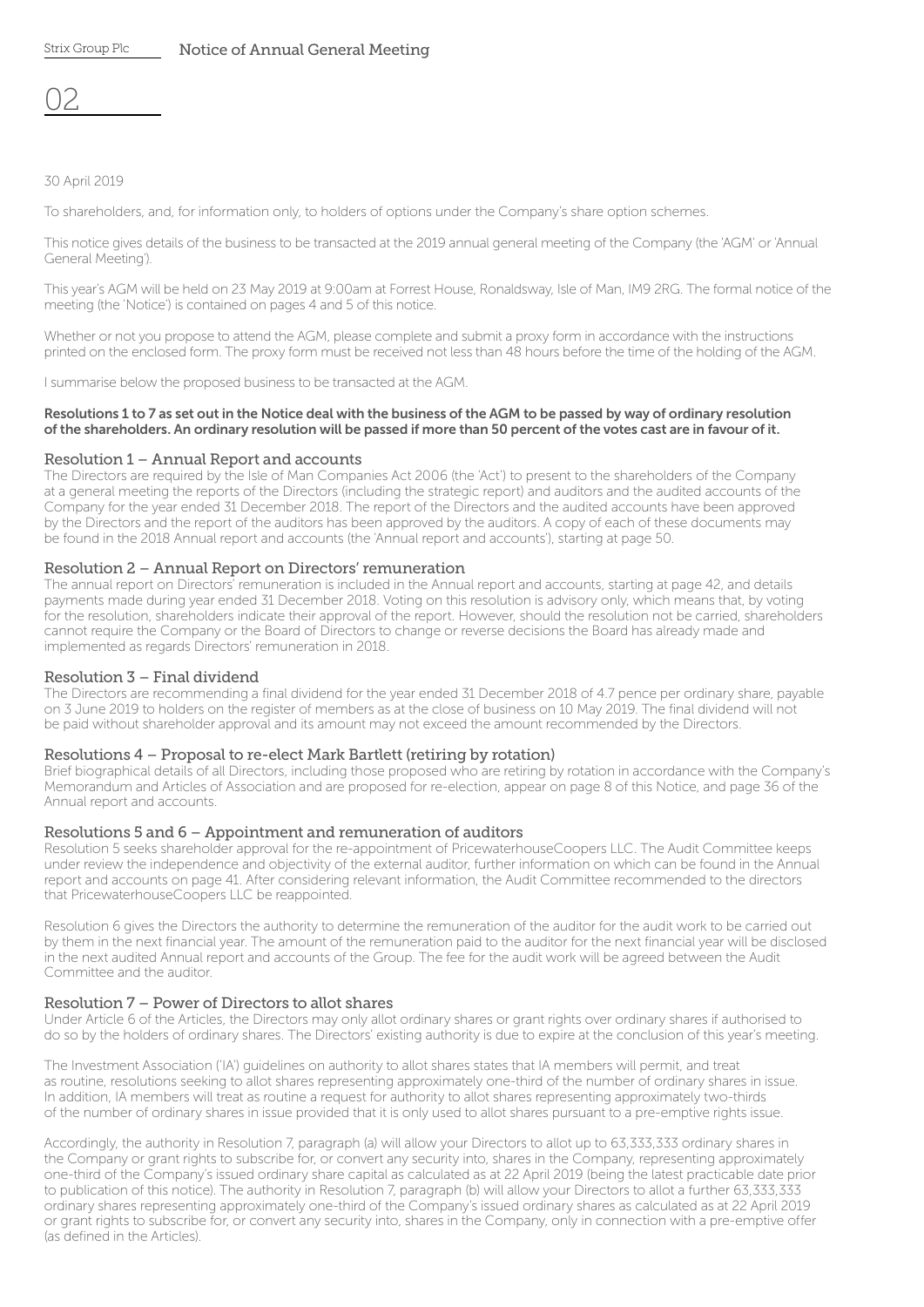03

The power conferred by this resolution will expire at the conclusion of the next Annual General Meeting of the Company or, if sooner, 15 months after the date of the passing of the resolution. The Directors have no present intention of exercising this authority. However, it is considered prudent to maintain the flexibility that this authority provides. The Directors intend to renew this authority annually.

Resolutions 8 to 9 as set out in the Notice deal with the business to be transacted at the AGM to be passed by way of special resolution of the shareholders. A special resolution will be passed if not less than 75 percent of the votes cast are in favour of it.

#### Resolution 8 – Disapplication of pre-emption rights

Under Article 5 of the Articles, when new ordinary shares are proposed to be issued for cash, they must first be offered to existing shareholders pro-rata to their holdings. There may be occasions, however, when the Directors may need the flexibility to finance business opportunities by the issue of ordinary shares for cash without a fully pre-emptive offer to existing shareholders. It is therefore proposed to grant the Directors authority to allot ordinary shares for cash without such securities first being required to be offered to existing shareholders.

Resolution 8 will, if passed, give the Directors authority to allot ordinary shares pursuant to the authority granted in Resolution 7 for cash without complying with the pre-emption rights in the Articles and is proposed as a special resolution. In accordance with the relevant investor guidelines, this authority will permit the Directors to allot and issue, apart from in connection with a rights issue or any other pre-emptive offer concerning equity securities, 9,500,000 ordinary shares, representing 5% of the Company's issued ordinary shares as at 22 April 2019 (being the last practicable date prior to the publication of this notice).

The power conferred by this resolution will expire at the conclusion of the next Annual General Meeting of the Company or, if sooner, 15 months after the date of the passing of the resolution. The Directors have no immediate plans to make use of this authority.

#### Resolution 9 – Purchase of own shares

This resolution seeks authority for the Company to purchase ordinary shares on the open market and is proposed as a special resolution in accordance with the Articles. If passed, the resolution will give authority for the Company to purchase up to 19,000,000 of its ordinary shares, representing 10% of the Company's issued ordinary share capital as at 22 April 2019 (being the last practicable date prior to the publication of this notice). The resolution specifies the minimum and maximum prices which may be paid for any ordinary shares purchased under the authority. The power conferred by this resolution will expire (unless previously renewed, varied or revoked by the Company) at the conclusion of the next Annual General Meeting of the Company or, if sooner, 15 months after the date of the passing of the resolution.

The Directors do not currently have any intention of exercising the authority granted by this resolution. The Directors will only exercise the authority to purchase ordinary shares where they consider that such purchases will be in the best interests of shareholders generally.

In accordance with the Articles, any ordinary shares purchased by the Company under the authority will be cancelled.

The Company had options and awards outstanding over 10,226,859 ordinary shares, representing approximately 5.4% of the Company's issued share capital as at 22 April 2019. If the authority conferred by Resolution 9 were to be exercised in full these outstanding options and awards would represent approximately 4.9% of the issued share capital of the Company.

#### Appointing a proxy

If you would like to vote on the resolutions to be proposed at the Annual General Meeting but cannot attend the Annual General Meeting, you should appoint a proxy to exercise all or any of your rights to attend, speak and vote at the Annual General Meeting.

Unlike previous years, and in order to reduce the Company's environmental impact, you will not receive a hard copy form of proxy for the 2019 Annual General Meeting in the post automatically. Instead, you will be able to appoint a proxy electronically using the link www.signalshares.com. Details of how to appoint a proxy in this way are set out on pages 6 and 7 of this document. Alternatively, you may request a hard copy form of proxy directly from our Registrar, Link Asset Services. Details of how to request, and complete, a hard copy form of proxy are set out on pages 6 and 7 of this document. Voting by proxy prior to the AGM does not affect your right to attend the Annual General Meeting and vote in person should you so wish. All proxy instructions must be received by the Registrars not less than 48 hours before the time of holding the meeting.

#### Recommendation

The directors consider that the resolutions to be proposed at the AGM are in the best interests of the Company and its shareholders as a whole and unanimously recommend shareholders to vote in favour of them, as the Directors intend to do in respect of their own beneficial holdings.

Yours sincerely

Raudres Wong Director

Strix Group Plc (Incorporated in the Isle of Man with Registered No. 014963V)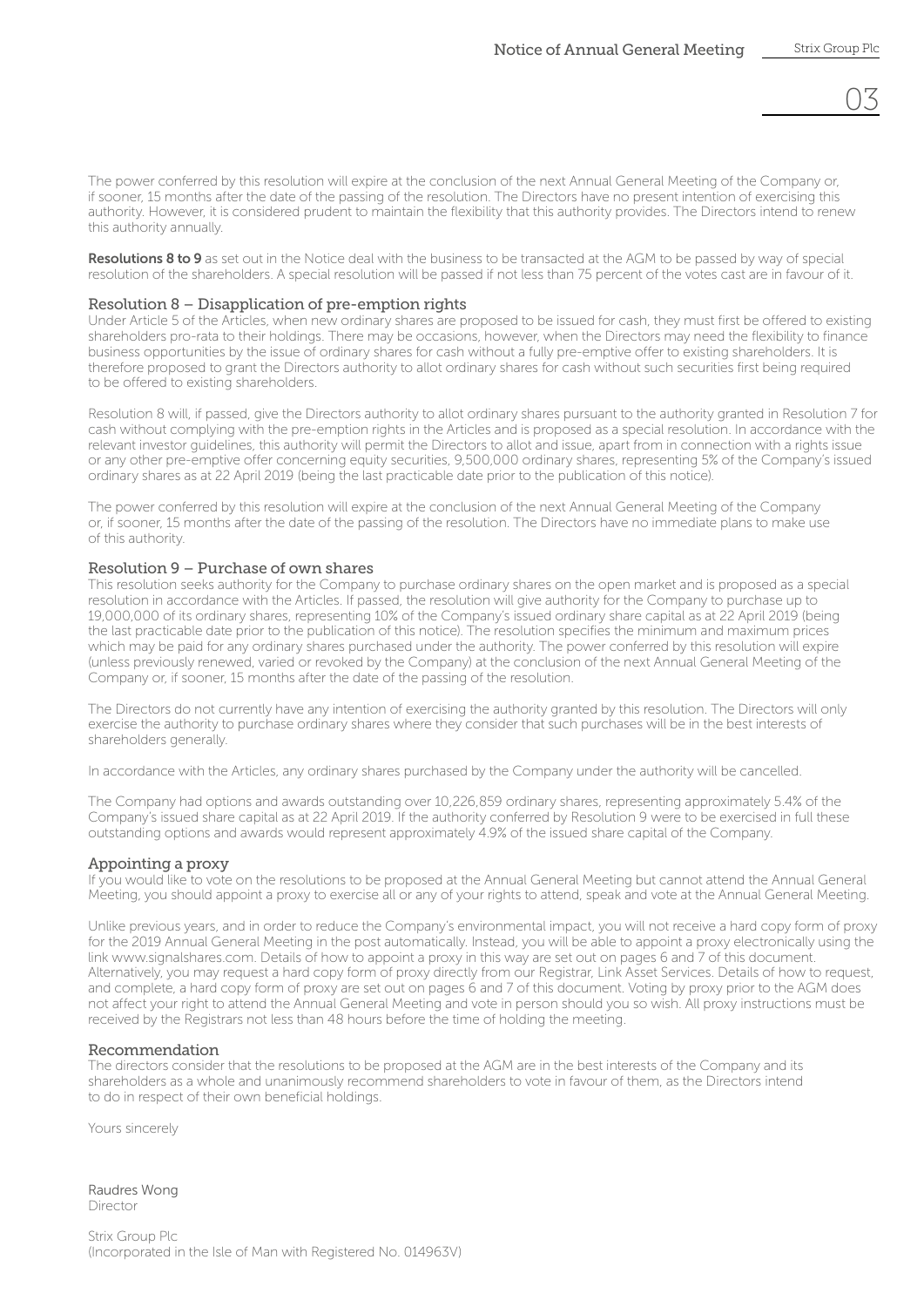|--|

# Notice of Annual General Meeting

Notice is hereby given that the first Annual General Meeting of Strix Group Plc (the 'Company') will be held at Forrest House, Ronaldsway, Isle of Man, IM9 2RG on Thursday 23 May 2019 at 9:00am for the following purposes:

#### Ordinary Resolutions

Ordinary Resolutions 1 to 7 (inclusive) require more than 50 per cent of the votes cast to be in favour in order for the resolutions to be passed. The following resolutions will be proposed as Ordinary Resolutions:

- 1. To receive the annual accounts of the Company for the year ended 31 December 2018, together with the Directors' report and the auditor's report on those accounts and on the auditable part of the Directors' Remuneration report.
- 2. To receive and approve the Directors' Remuneration report for the financial year ended 31 December 2018 (advisory vote).
- 3. To declare a final dividend of 4.7 pence per ordinary share of the Company for the year ended 31 December 2018, which shall be payable on 3 June 2019 to shareholders who are on the register of members as at the close of business on 10 May 2019.
- 4. To re-elect Mark Bartlett as a Director.
- 5. To appoint PricewaterhouseCoopers LLC as auditor of the Company.
- 6. To authorise the Directors to determine the remuneration of the auditors.
- 7. That pursuant to and for the purposes of Article 6 of the Company's Articles of Association (the 'Articles'), the Directors be generally and unconditionally authorised to exercise all the powers of the Company to:
	- (a) allot ordinary shares of £0.01 each in the capital of the Company ("ordinary shares"), and grant rights to subscribe for or convert any security into ordinary shares, up to an aggregate number of 63,333,333 ordinary shares (representing an aggregate nominal value of £633,333); and
	- (b) allot up to a further 63,333,333 ordinary shares (representing an aggregate nominal value of £633,333) in connection with a pre-emptive offer (as such term is defined in the Articles),

provided that the authority conferred by this resolution shall expire (unless and to the extent previously revoked, varied or renewed by the Company in general meeting) at the conclusion of the next Annual General Meeting of the Company or, if shorter, 15 months after the date of the passing of this resolution but so that the Company may, before such expiry, make offers or agreements which would or might require ordinary shares to be allotted or rights to subscribe for or convert securities into ordinary shares to be granted after such expiry and the Directors may allot ordinary shares or grant rights to subscribe for or convert securities into ordinary shares pursuant to any such offer or agreement as if this authority had not expired.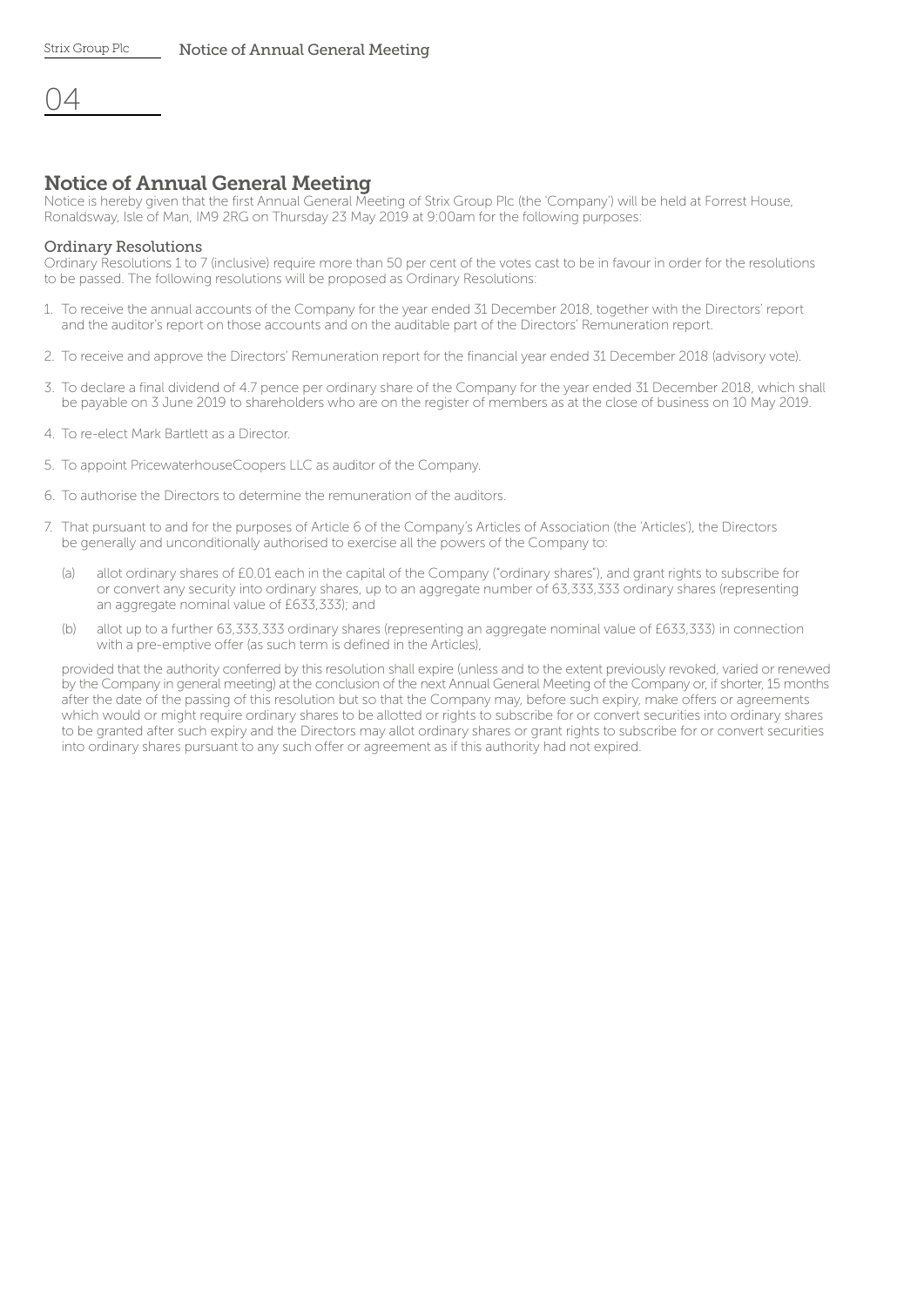## Special Resolutions

Special Resolutions 8 to 9 require at least 75 per cent of the votes cast to be in favour in order for the resolutions to be passed. The following resolutions will be proposed as Special Resolutions:

- 8. That subject to and conditional upon the passing of Resolution 7, the provisions of Article 5.2 of the Articles requiring equity securities (as defined in the Articles) proposed to be issued for cash first to be offered to the members in proportion as nearly as may be to the number of the existing ordinary shares held by them respectively be and they are hereby disapplied in relation to:
	- (a) the allotment of ordinary shares in connection with a pre-emptive offer (as such term is defined in the Articles); and
	- (b) the allotment of ordinary shares otherwise than pursuant to sub-paragraph (a) above up to an aggregate maximum nominal value of £95,000,

provided that the authority conferred by this resolution shall expire (unless and to the extent previously revoked, varied or renewed by the Company in general meeting) at the conclusion of the next Annual General Meeting of the Company or, if shorter, 15 months after the date of the passing of this resolution but so that the Company may, before such expiry, make offers or agreements which would or might require ordinary shares to be allotted or rights to subscribe for or convert securities into ordinary shares to be granted after such expiry and the Directors may allot ordinary shares or grant rights to subscribe for or convert securities into ordinary shares pursuant to any such offer or agreement as if this authority had not expired.

- 9. That subject to the Articles and the Isle of Man Companies Act 2006, the Company generally and unconditionally be authorised to purchase ordinary shares in the open market provided that:
	- (a) the maximum aggregate number of ordinary shares that may be purchased is 19,000,000;
	- (b) the minimum price (excluding expenses) which may be paid for each ordinary share is £0.01;
	- (c) the maximum price (excluding expenses) which may be paid for each ordinary share is the higher of: i) 105% of the average market quotation for an ordinary share, as derived from the London Stock Exchange Daily Official List, for the five business days prior to the day the purchase is made; and ii) the higher of the price of the last independent trade and the highest current independent bid for an ordinary share as derived from the London Stock Exchange Trading System; and
	- (d) the authority conferred by this resolution shall expire (unless previously renewed, varied or revoked by the Company) on the date being 15 months after the passing of this resolution or, if earlier, at the conclusion of the Company's next Annual General Meeting save that the Company may, before the expiry of the authority granted by this resolution, enter into a contract to purchase ordinary shares which will or may be executed wholly or partly after the expiry of such authority.

By order of the Board

Raudres Wong Director

30 April 2019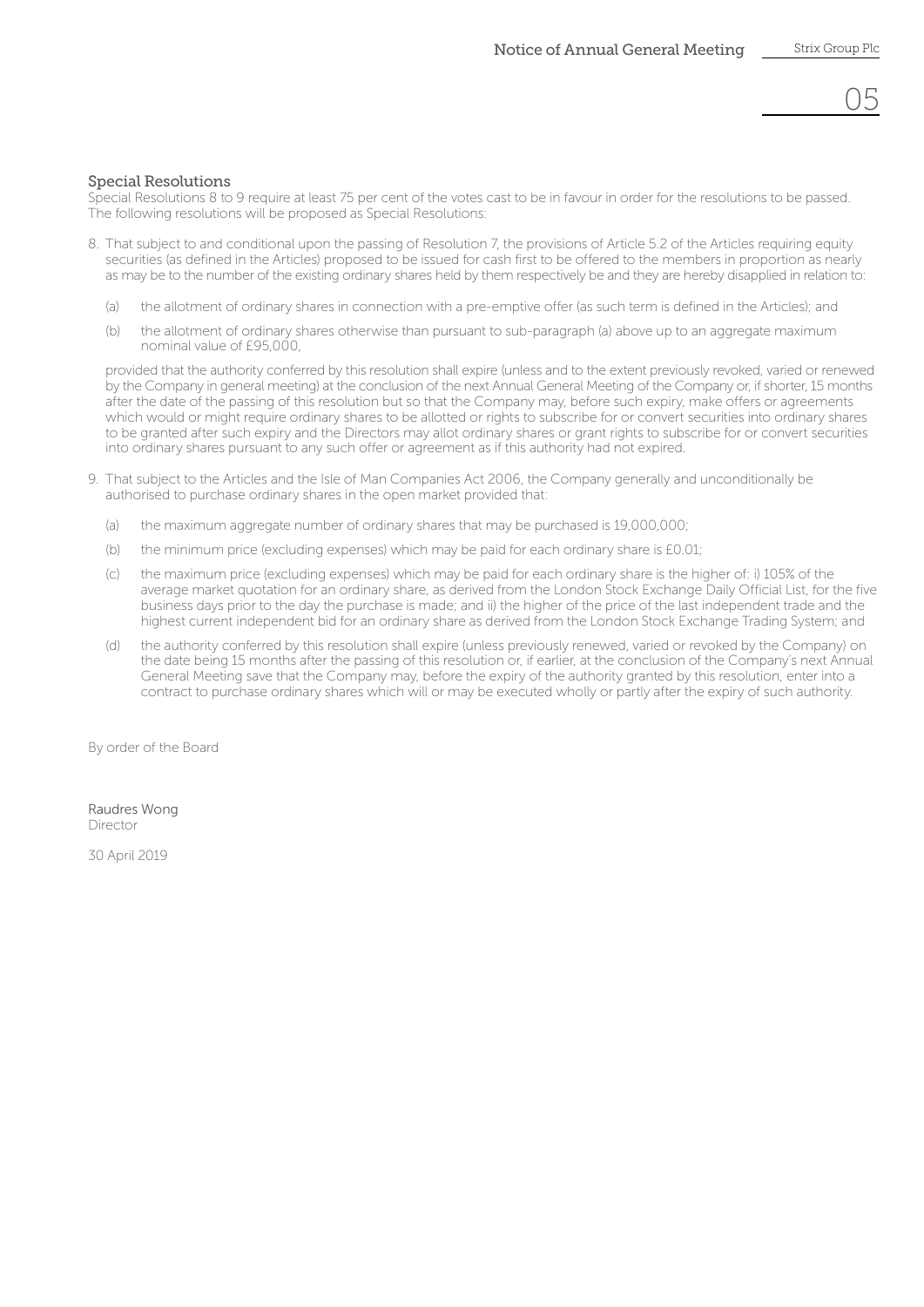# Explanatory Notes

#### 1. Entitlement to attend and vote at the meeting

 Pursuant to Regulation 22 of the Uncertificated Securities Regulations 2006 of the Isle of Man, the Company specifies that only those shareholders of the Company on the register at close of business on 21 May 2019 shall be entitled to attend or vote at the AGM in respect of the number of shares registered in their name at the time. Changes to the register of members after that time will be disregarded in determining the rights of any person to attend or vote at the meeting.

#### 2. Entitlement to ask questions

 Any member attending the meeting has the right to ask questions. The Company has to answer any questions raised by members at the meeting which relate to the business being dealt with at the meeting unless: (1) to do so would interfere unduly with the preparation for the meeting or involve the disclosure of confidential information, (2) the answer has already been given on a website in the form of an answer to a question, or (3) it is undesirable in the interests of the Company or the good order of the meeting to answer the question.

#### 3. Appointment of proxies

A member of the Company entitled to attend, speak and vote at the Annual General Meeting is entitled to appoint a proxy or proxies to exercise all or any of his or her rights to attend and to speak and vote at the Annual General Meeting. A proxy need not be a member of the Company but must attend the Annual General Meeting to represent a member. To be validly appointed, a proxy must be appointed using the procedures set out in these notes and in the notes to any hard copy form of proxy (if applicable). If members wish their proxy to speak on their behalf at the Annual General Meeting, members will need to appoint their own choice of proxy (not the Chairman) and give their instructions directly to them.

 A member may appoint more than one proxy in relation to the Annual General Meeting provided that each proxy is appointed to exercise the rights attached to different shares held by that member. A member may not appoint more than one proxy to exercise rights attached to any one share.

 A member may instruct their proxy to abstain from voting on any resolution to be considered at the Annual General Meeting by marking the 'Vote Withheld' option when appointing their proxy. A vote withheld is not a vote in law, which means that the vote will not be counted in the calculation of votes for or against the resolution. If no voting indication is given, your proxy will vote or abstain from voting at his or her discretion.

 The appointment of a proxy will not prevent a member from attending the Annual General Meeting and voting in person if they wish. If you have appointed a proxy and vote at the Annual General Meeting in person in respect of shares for which you have appointed a proxy, your proxy appointment in respect of those shares will automatically be terminated.

 In order for a proxy appointment to be valid, your appointment must be received not less than 48 hours before the time of holding the meeting or, in the event that the Annual General Meeting is adjourned, by no later than 48 hours (excluding non-business days) before the time of any adjourned Annual General Meeting or, in the case of a poll taken otherwise than at or on the same day as the Annual General Meeting or adjourned Annual General Meeting, for the taking of the poll at which it is to be used.

#### 4. Appointment of a proxy online

 Members may appoint a proxy online at www.signalshares.com (the 'Website') by following the on-screen instructions, in particular at the 'Proxy Voting' link, by no later than the deadline set out in note 3 above. In order to appoint a proxy using the Website, members will need to log into their Signal Shares account, or register if they have not previously done so. To register members will need to identify themselves with their Investor Code which is detailed on their share certificate or available from our Registrar, Link Asset Services, on Tel: 0371 664 0300 or by emailing shareholderenquiries@linkgroup.co.uk. Calls are charged at the standard geographic rate and will vary by provider. Calls outside the United Kingdom will be charged at the applicable international rate. Lines are open between 09:00 – 17:30, Monday to Friday excluding public holidays in England and Wales.

#### 5. Appointment of a proxy using a form of proxy

 You may request a hard copy form of proxy directly from our Registrar, Link Asset Services, on Tel: 0371 664 0300 or by emailing shareholderenquiries@linkgroup.co.uk. Calls are charged at the standard geographic rate and will vary by provider. Calls outside the United Kingdom will be charged at the applicable international rate. Lines are open between 09:00 – 17:30, Monday to Friday excluding public holidays in England and Wales.

 To be effective the completed and signed form of proxy must be lodged at the office to Link Asset Services, The Registry, 34 Beckenham Road, Beckenham, Kent BR3 4TU (together with any power of attorney or other authority under which it is signed or a notarially certified copy of such power or authority) by no later than the deadline set out in note 3 above. Alternatively, you may send any document or information relating to proxies to the electronic address indicated on the form of proxy.

 To appoint more than one proxy using a hard copy form of proxy you may photocopy the form of proxy. Please indicate the proxy holder's name and the number of shares in relation to which they are authorised to act as your proxy (which, in aggregate, should not exceed the number of shares held by you). Please also indicate if the proxy instruction is one of multiple instructions being given. If possible, all forms should be returned together in the same envelope.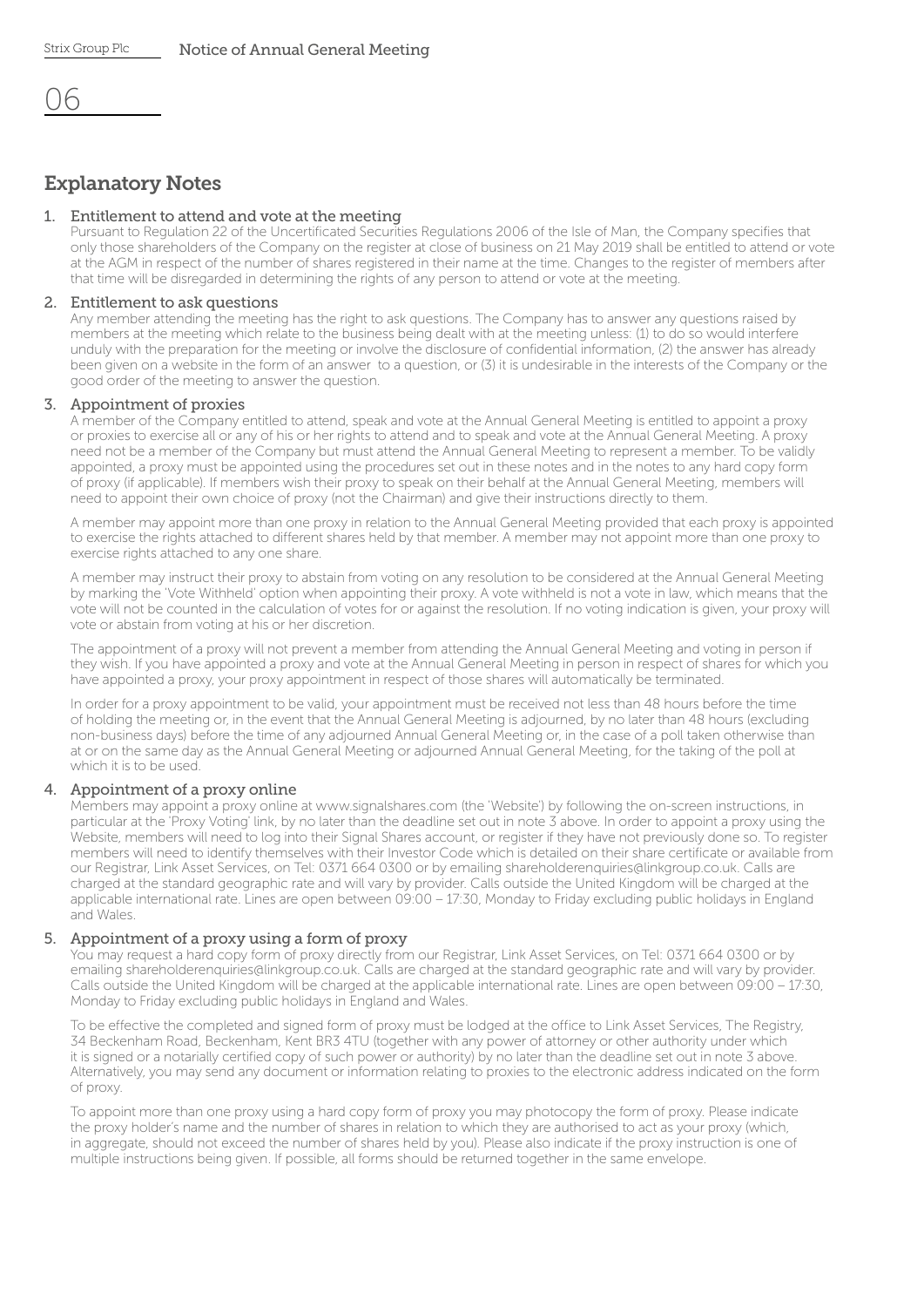# 07

# 6. Appointment of a proxy through CREST

 CREST members who wish to appoint and/or give instructions to a proxy or proxies through the CREST electronic proxy appointment service may do so for the Annual General Meeting and any adjournment(s) thereof by using the procedures described in the CREST Manual and by logging on to the following website: www.euroclear.com. CREST personal members or other CREST sponsored members, and those CREST members who have appointed a voting service provider(s), should refer to their CREST sponsor or voting service provider(s), who will be able to take the appropriate action on their behalf.

 In order for a proxy appointment or instruction made using the CREST service to be valid, the appropriate CREST message (the CREST Proxy Instruction) must be properly authenticated in accordance with Euroclear UK & Ireland Limited's ('Euroclear') specifications and must contain the information required for such instructions, as described in the CREST Manual. The message, regardless of whether it constitutes the appointment of a proxy or is an amendment to the instruction given to a previously appointed proxy must, in order to be valid, be transmitted so as to be received by Link Asset Services (ID RA10) by no later than 48 hours (excluding non-working days) before the time of the Annual General Meeting or any adjournment of that meeting. For this purpose, the time of receipt will be taken to be the time (as determined by the timestamp applied to the message by the CREST Applications Host) from which Link Asset Services is able to retrieve the message by enquiry to CREST in the manner prescribed by CREST. After this time, any change of instructions to proxies appointed through CREST should be communicated to the appointee through other means.

 CREST members and, where applicable, their CREST sponsors or voting service providers should note that Euroclear does not make available special procedures in CREST for any particular messages. Normal system timings and limitations will therefore apply in relation to the input of CREST Proxy Instructions. It is the responsibility of the CREST member concerned to take (or, if the CREST member is a CREST personal member or sponsored member or has appointed a voting service provider(s) to procure that his or her CREST sponsor or voting service provider(s) take(s)) such action as is necessary to ensure that a message is transmitted by means of the CREST system by any particular time. In this regard, CREST members and, where applicable, their CREST sponsors or voting service providers are referred, in particular, to those sections of the CREST Manual concerning practical limitations of the CREST system and timings. The Company may treat as invalid a CREST Proxy Instruction in the circumstances set out in Regulation 35(5)(a) or the Uncertificated Securities Regulations 2001.

# 7. Appointment of a proxy by joint holders

 In the case of joint holders, where more than one of the joint holders purports to appoint a proxy (in hard copy, by electronic means or through CREST), only the appointment submitted by the more senior holder will be accepted. Seniority is determined by the order in which the names of the joint holders appear in the Company's register of members in respect of the joint holding (the first-named being the more senior). For proxy appointment submitted by hard copy, the signature of only one of the joint holders is required on the form of proxy.

## 8. Changing a proxy appointment

 To change your proxy instructions, simply submit a new proxy appointment using the methods set out above. Note that the cut-off time for receipt of proxy appointments (see above) also applies in relation to amended instructions: any amended proxy appointment received after the relevant cut-off time will be disregarded.

 If you submit more than one valid proxy appointment in respect of the same shares, the appointment received last before the latest time for the receipt of proxies will take precedence.

## 9. Revocation of a proxy appointment

 In order to revoke a proxy instruction, you will need to inform the Company by sending a signed notice clearly stating your intention to revoke your proxy appointment to Link Asset Services, The Registry, 34 Beckenham Road, Beckenham, Kent BR3 4TU. In the case of a member that is a company, the revocation notice must be executed under its common seal or signed on its behalf by an officer of the Company or a duly appointed attorney for the Company. Any power of attorney or any other authority under which the revocation notice is signed (or a duly certified copy of such power or authority) must be included with the revocation notice. The revocation notice must be received by Link Asset Services not less than 48 hours before the time of holding the meeting. If you attempt to revoke your proxy appointment but the revocation is received after the time specified, then your proxy appointment will remain valid.

# 10. Company members

 Any corporation which is a member can appoint one or more corporate representatives who may exercise on its behalf all of its powers as a member provided that they do not do so in relation to the same shares. When a company which is a member appoints a proxy the proxy form must be executed under that company's common seal or signed on its behalf by a duly authorised officer of that company or an attorney for the company.

# 11. Issued share capital

 As at 22 April 2019 (being the last practicable day prior to the date of this Notice of AGM) the Company's issued share capital consisted of 190,000,000 1p Ordinary Shares, carrying one vote each. No shares are currently held in treasury, and therefore the total voting rights in the Company as at 22 April 2019 were 190,000,000.

# 12. Letters of appointment and Articles of Association

 Copies of the letters of appointment for the Non-Executive Directors and the Memorandum and Articles of Association of the Company will be made available for inspection during normal business hours on any weekday (public holidays excepted) from the date of this Notice of AGM and for at least 15 minutes prior to and during the meeting at the registered office of the Company at Forrest House, Ronaldsway, Isle of Man, IM9 2RG.